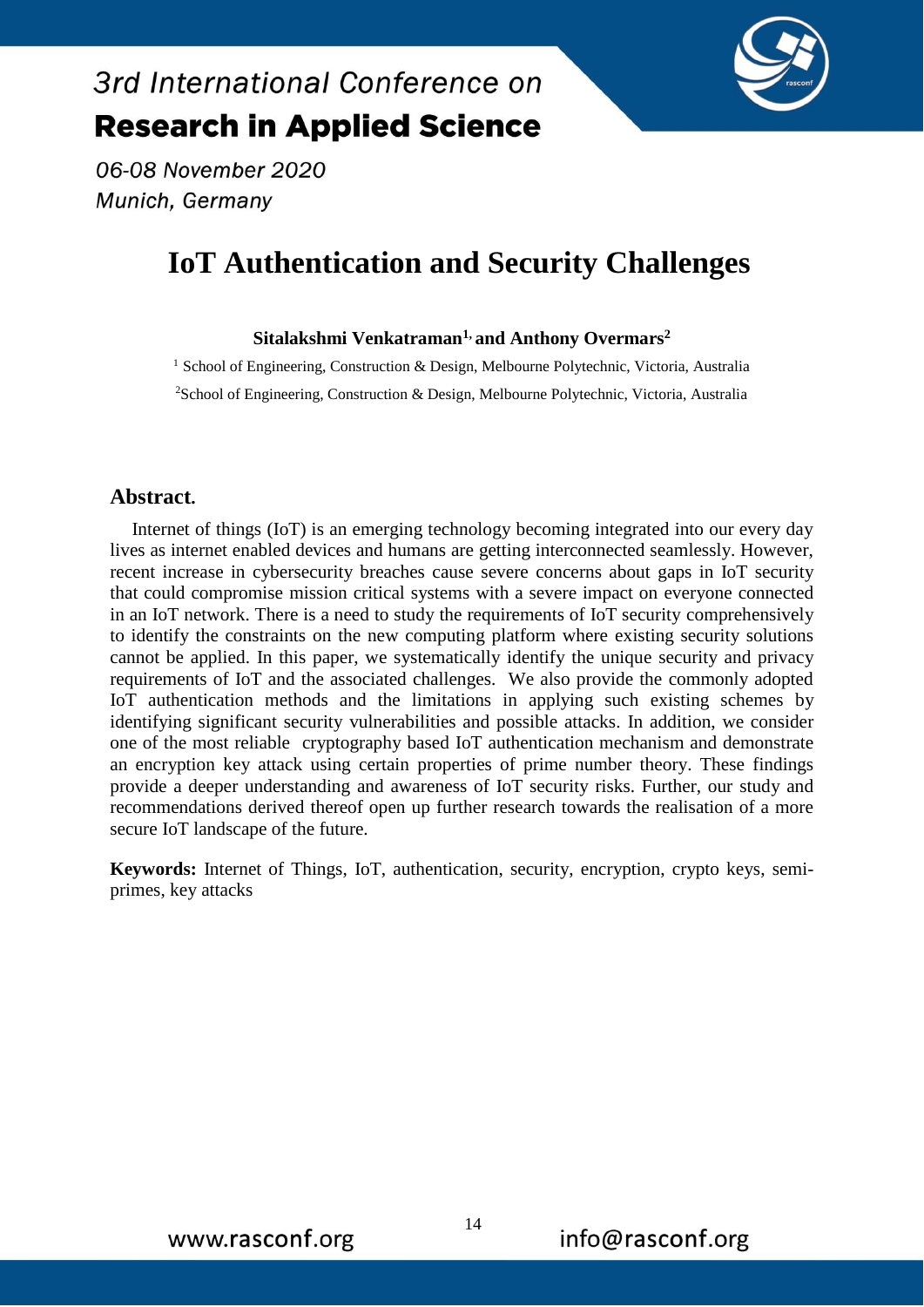

06-08 November 2020 Munich, Germany

### **1. Introduction**

The Internet of Things (IoT) is the ability of the Internet to provide everyday devices with network connectivity, allowing them to identify and communicate with each other for sending and receiving data [1][2]. Today, IoT is beyond hype as the spectrum of application domains available can be categorised under: i) medical IoT of smart hospitals, ii) municipal IoT that provide smart homes, smart cities, and smart grid, and iii) industrial IoT with connected factories, logistics and intelligent automation [3][4][5]. With such devices pervasive and having smart capabilities to collect and analyze data to automate decisions using least human interactions, any security breach could have a severe impact on the IoT ecosystem. Hence, IoT security is of growing interest, and in particular authentication is of supreme requirement. Any possible malicious attack due to a vulnerable unauthenticated device in an IoT network becomes a serious concern [6][7]. Many new devices are being manufactured with old unpatched systems and are hackable. With non-standard methods of IoT authentication of devices, there are various security risks and challenges that lead to issues in data integrity, availability, confidentiality, and trust. These pitfalls can even result in a serious damage to physical networks and businesses [8][9][10]. However, there is a lack of literature on the IoT authentication and security problems of the new computing platform with a focus that this could provide more opportunities towards developing better security solutions [11][12].

The aim of this paper is three-fold: i) Firstly, to provide an overview of the IoT security requirements and the challenges that helps to study and identify the strengths and weaknesses of contemporary IoT authentication methods; ii) Secondly, to create an awareness demonstrate the IoT authentication key attacks that helps, and iii) Thirdly, to propose practical recommendations and possible future research.

The rest of the paper is organised as follows. In Section 2, we identify the unique IoT security requirements that differentiate the security and privacy challenges of IoT from mainstream computer systems. Section 3 provides a review of the commonly adopted IoT authentication methods and their inherent limitations. In Section 4, we describe a cryptography-based encryption keys used for IoT authentication and demonstrate an attack of deciphering the key using certain proven properties of number theory. Finally we provide recommendations based on our findings in Section 5 and conclusions along with future work in Section 6.

### **2. IoT Security Requirements and Challenges**

An IoT device being another computing device, the security issues are similar and require good management of its inherent vulnerabilities, access controls, and system updates/patching [13][14]. In addition, with limited resources available for IoT, standard computer security techniques and solutions are not applicable, and any security attack could have a high impact on millions of IoT devices connected over the Internet [15]. A compromised device could take control of the entire network posing additional risks. It could interfere with critical network devices and consumer services with serious data breaches resulting in wrong decisions that can have an adverse impact on mission critical tasks [8][16].

www.rasconf.org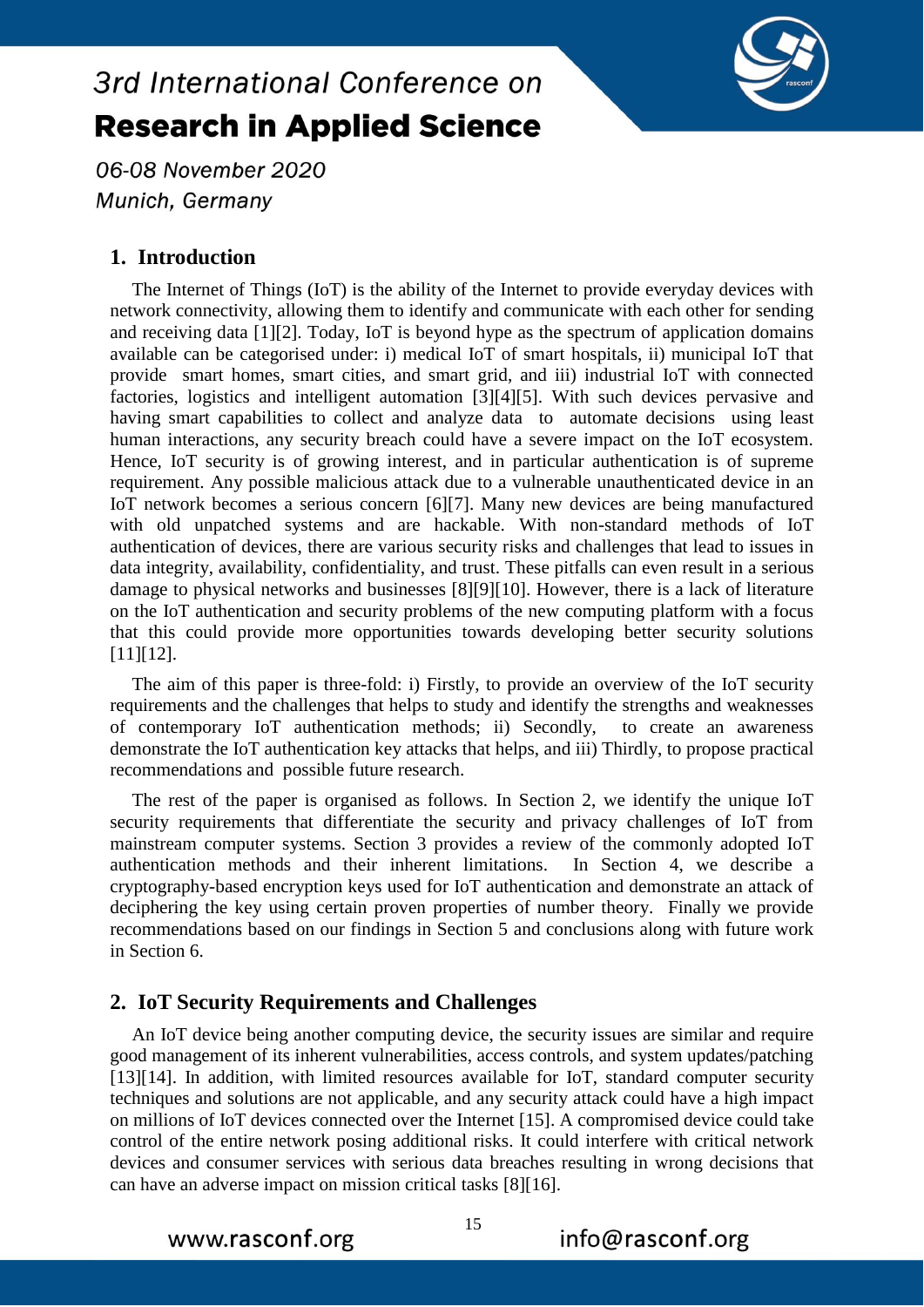

06-08 November 2020 Munich, Germany

Recent studies show that IoT Devices are subject to more attacks due to certain contextual constraints such as non-standardised protocols, poor vendor support and system vulnerabilities resulting from open ports or buffer overflows, lack of system updates and insufficient authentication methods [9][17]. With the rise in IoT devices and related incidents, we can clearly say that it is not possible to rely on prompt vendor response to address product lifecycle support issues or system updates that need to also scale well in large environments [18]. Any delay in informing device vulnerabilities to consumers would deprive them from foreseeing possible security issues that could result in a massive malicious attack.

We identify a comprehensive list of IoT security requirements that are uniquely different as compared to traditional computer security requirements. There are challenges in satisfying each of these IoT security requirements and these are provided below:

- i. Confidentiality, which can be achieved by providing access rights for only authorised users to a given resource. While such an authorisation process determines whether the authenticated identity has access to the device/data, there are no standard protocols, policies and procedures enforced for all types of devices connected in an IoT network [10][17].
- ii. Authentication, which is a process of validating user credentials to verify if the data has originated from a trusted source. However, an authenticated identity could be forged, tampered, subverted, or validation functions replaced maliciously [19].
- iii. Integrity, which ensures that the data received is not tampered and remains the same as the original during transmission. Any breaches in data integrity via the Internet could affect the IoT data. Passwords, IoT tokens or encryption leys could be tampered while transfer, affecting data integrity [9].
- iv. Relevance, which ensures that both data and key cannot be replayed due to fraudulence. However, replay attacks and denial of service have been on the rise due to maliciousness at the IoT gateway [16].
- v. Availability, which guarantees the accessibility of data when required. Network espionage and other distributed denial of service (DDoS) attacks could affect this security requirement of data availability even in the IoT landscape [20].
- vi. Robustness, which ensures IoT service despite adversaries and provides normal operations despite any abnormal conditions. This requires network topology robustness against targeted attacks [18].
- vii. Resiliency, which ensures the quality of service (QoS) to be maintained at an acceptable level of security even when some nodes in the IoT network are compromised [13].
- viii. Energy efficiency, which is very important to consider as minimising IoT energy consumption for encryption, routing and other control overheads are required to maximise network lifetime [21][22].
- ix. Assurance, which can be achieved with a system-wide threat assessment and analysis to ensure the ability to disseminate different IoT information [23].

www.rasconf.org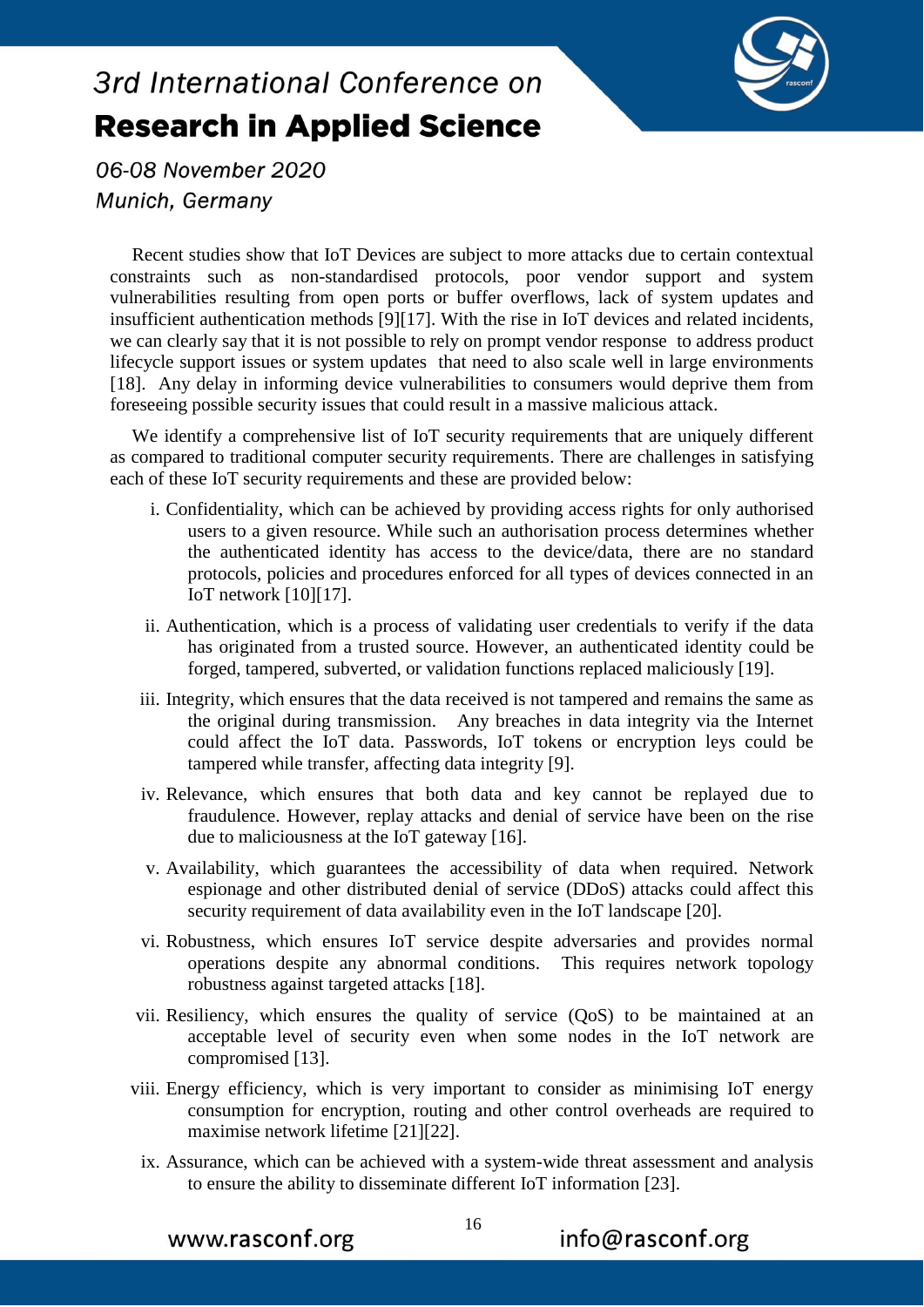

06-08 November 2020 Munich, Germany

From the above comprehensive set of key IoT security requirements, we find that a combination of different security solutions play a major role in ensuring the entire IoT security. Certain IoT security requirements of QoS such as availability, robustness and resiliency warrant a collaborative approach with other computer security solutions such as intrusion detection systems (IDS) for proactively monitoring and detecting maliciousness before any possible attack. Such solutions are quite complex and expensive for both personal IoT as well as large scale IoT adoption. However, we could consider simple and costeffective cryptography schemes within the IoT context as the first line to address the challenges faced with IoT security requirements of confidentiality, authentication, integrity, and relevance. Cryptography is employed to protect the device access and data privacy by encrypting messages before transmitting so that only the authenticated user with the right key are able to decrypt and read the messages [25][26]. Using this method, data integrity, confidentiality, and relevance could be maintained as any message transmitted via the IoT network cannot be deciphered without the key. Each step involved in the encryption based IoT authentication methods will require identification of vulnerabilities and security needs so that such schemes can be provisioned carefully to meet all the IoT security requirements.

### **3. IoT Authentication Methods and Limitations**

An IoT authentication method is a set of steps to accept the user credentials and validate them against a trusted authority that results in an authenticated identity [6]. This identity is then used for the authorisation mechanism in determining whether the correct access to a given IoT resource can be permitted. These authentication processes, in general, can be grouped as client and server authentication methods [27]. The type of authentication methods required very much depend on the application such as e-commerce where the server authentication may require digital certificates verified by certificate authorities (CA). Such digital signatures adopt public/private key encryption and many IoT client authentications may not use public/private key cryptography due to their resource intensive verification process and the inconveniences involved in everyday transactions [21]. In addition, the need to consider situations when the authentication methods could fail with adversarial attacks would involve considerable financial implications in large scale IoT deployments for a realworld implementation.

We identify and summarise popular authentication methods, and their limitations below:

- Device passwords this is the most pervasive and easy to use methods. However, some passwords in digital wallets or smart cards are randomly generated and may require activation [22]. Some IoT network protocols require changing passwords for each communication [24]. Despite high adoptability, passwords could easily be lost or cracked. Further, consumers avoid using a different password for operational convenience and its overheads in maintenance.
- Client certificates due to the trade-off between usability and security, there is no incentive for adoption of client certificates, which is a major drawback [21].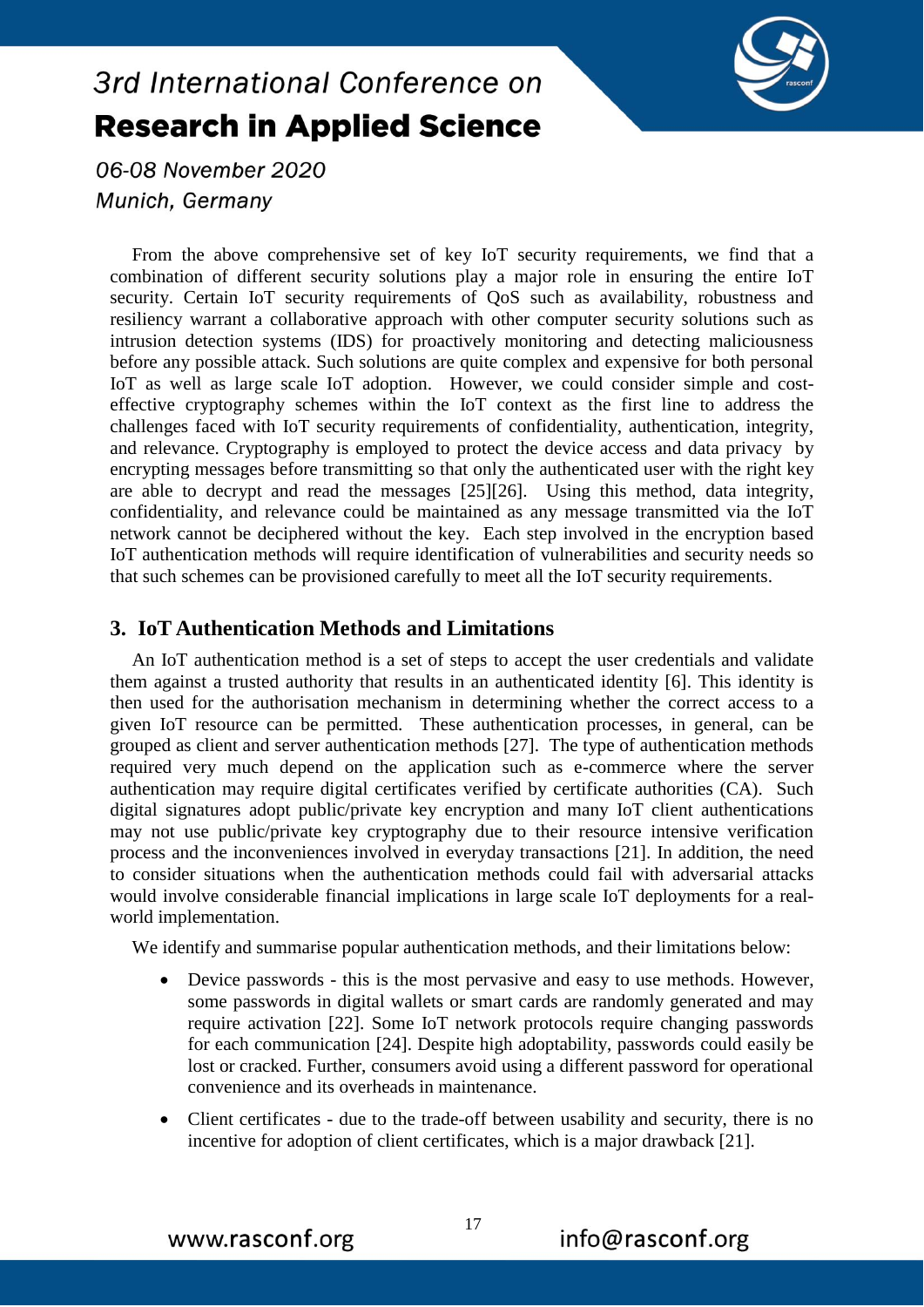

06-08 November 2020 Munich, Germany

- Digital signatures with the difficulty to safely distribute public keys and lack of Public Key Infrastructure (PKI) capabilities with most devices, digital signatures are not practically pervasive [27].
- Biometrics a unique authenticated identity tied to the individual's features has an advantage of uniqueness. However, the drawbacks vary with the method adopted. Biometrics are quite invasive, tamper-prone and can even be replayed or become non-permanent with physical or biological changes. Certain feature recognition requires complex computations that may otherwise lead to high false positives [28].
- Web-based due to long active connection requirement that is a limitation with low power IoT devices, web-based popular authentication methods may not be suitable for IoT [12][15].
- Cryptography public/private key cryptography require expensive computations and server overload. However, cryptographic hashes and authentication tokens are lightweight and portable techniques more suitable for IoT authentication [21][26].

The abovementioned limitations in IoT authentication and lack of security expertise of device developers have resulted in the proliferation of weak authentication schemes [22]. In addition, due to the requirement of minimum user involvement in the scalability of IoT deployments, simplifying password formats and reducing password re-typing are preferred in practical IoT deployments [4][19]. In the case of Web applications, the IoT authentication methods differ depending on the purpose of the service, security and privacy required based on the sensitivity of data. Authentication methods should be tested with different adversaries that include interrogating the servers or user accounts for anomalies, eavesdropping by replaying messages randomly, and active injecting of man-in-the-middle attacks and network traffic [16]. Overall, while cryptography is well suited for communicating IoT authentication keys such as tokens, and security hash methods, it should be chosen well in order to protect from adversaries.

### **4. Security Attack of IoT Authentication Keys**

Cryptography in IoT authentication uses public/private keys where a public key  $P_U = (N, e)$  is used to enccrypt the original message, and a private key  $P_R = (N, d)$  is used to decrypt the message [19][25]. This is achieved such that two prime numbers,  $P_I$  and  $P_2$  are employed to generate a semi-prime  $N = P_I P_2$ , and *d* is derived using Euler's totient function  $[\varphi_n = (P_1 - 1)(P_2 - 1)]$  along with the extended Euclidean Algorithm *ed mod*  $\varphi_n = 1$  [29]. Using cryptography, the IoT security requirements of authentication, confidentiality, integrity and relevnace can be ensured with the property that when a public key is transmitted, the totient  $\varphi_n$  and the two primes  $P_1$  and  $P_2$  remain a secret. If  $\varphi_n$ ,  $P_1$  or  $P_2$  can be determined, the private key will be compromised and the cypher-text will no longer be secure [29][30][31].

In this section, we provide a security attack of an IoT authentication key demonstrating how semi-prime could be easily factored and the primes *P<sup>1</sup>* or *P2* can be determined, thereby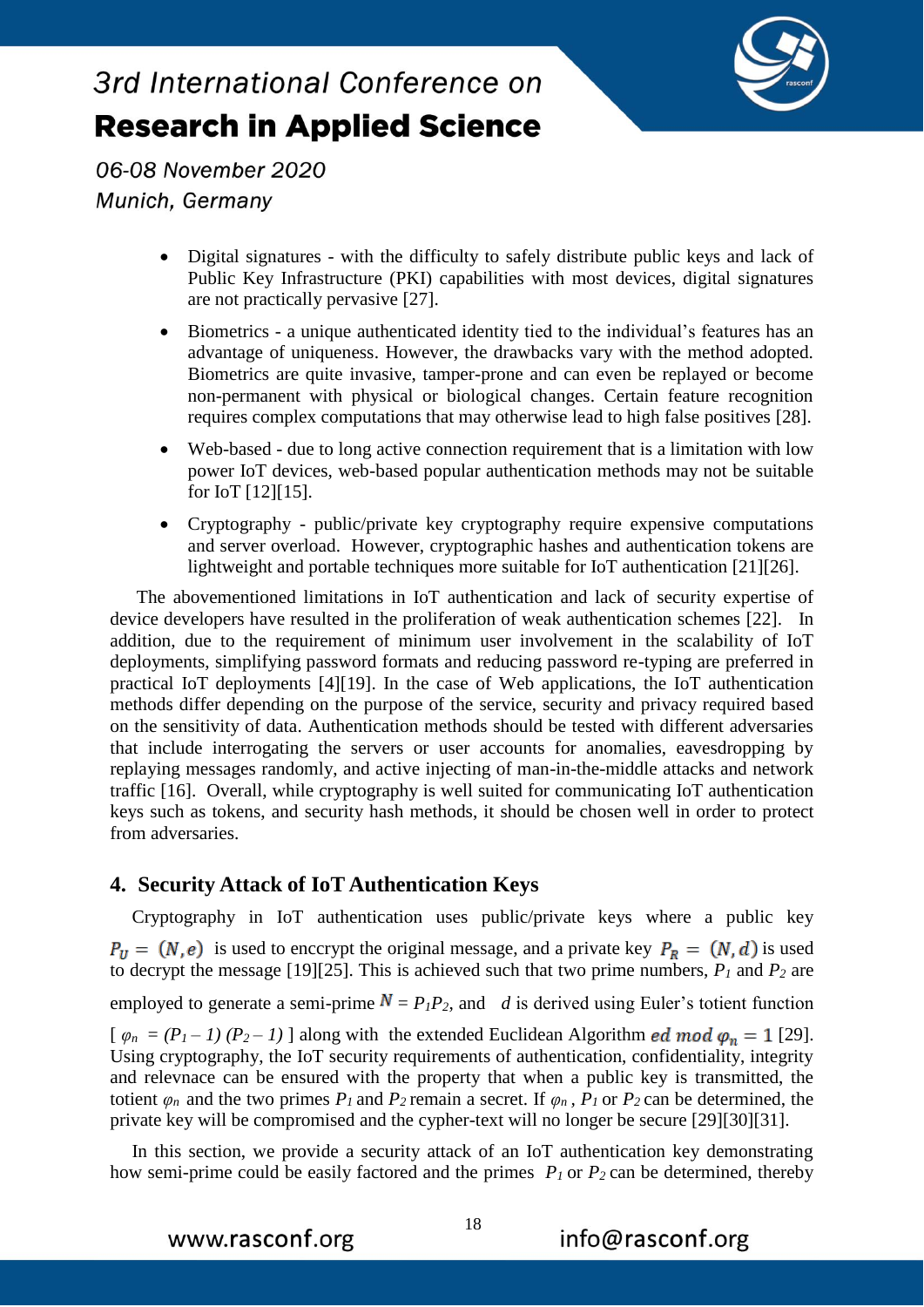

06-08 November 2020 Munich, Germany

compromising the cypher-text. We show how such a security attack is possible for a small IoT authentication key by using the properties of semi-prime factors from number theory.

Let  $N = P_1 P_2$  and consider test  $N: (N \pm 1) \mod 4 = 0$ . Previous works have considered certain cases based on the characteristics of the factors of a semi-prime that rely on the property that they are congruent to 1 modulus 4 [32][33][34]. In this work, we consider two cases in the classification of semi-prime and this determines the constructs of the primes used. Note the

sign of  $\pm 1$  determines the case used and the test is both simple and concise. We first provide mathematical derivations of  $P_I$  and  $P_2$  for the two cases and then apply them to an example of an IoT authentication key attack, when the semi-prime could be factored using our unique simple factorisation technique.

**Case (1)**  $\oplus \oplus (N+1) \mod 4 = 0$ ,  $P_1 = 2(m-n) + 1$ ,  $P_2 = 2(m+n) - 1$ 

Let 
$$
m_0 \ge \frac{\sqrt{N}}{2}
$$
,  $m \in \mathbb{N}^+$   
\nLet  $n_0 = \frac{\sqrt{4m_0^2 - N} + 1}{2}$ ,  $n \in \mathbb{N}^+$ ,  $n \notin \mathbb{N}^+ \Rightarrow m_x = m_0 + 1$   
\nLet  $n = \frac{\sqrt{4m_x^2 - N} + 1}{2}$ ,  $n \notin \mathbb{N}^+, m_x = m_x + 1 \Rightarrow n : n \in \mathbb{N}^+$   
\n $P_1 = 2(m - n) + 1, P_2 = 2(m + n) - 1$ 

**Case (2)**  $\Theta$   $(N-1)$  mod  $4 = 0$ ,  $P_1 = 2(m-n) - 1$ ,  $P_2 = 2(m+n) - 1$ 

Let 
$$
m_0 \ge \frac{\sqrt{N}+1}{2}
$$
,  $m \in \mathbb{N}^+$   
\nLet  $n_0 = \frac{\sqrt{(2m_0-1)^2-N}}{2}$ ,  $n \in \mathbb{N}^+$ ?,  $n \notin \mathbb{N}^+ \Rightarrow m_x = m_0 + 1$   
\nLet  $n = \frac{\sqrt{(2m_x-1)^2-N}}{2}$ ,  $n \notin \mathbb{N}^+, m_x = m_x + 1 \Rightarrow n : n \in \mathbb{N}^+$   
\n $P_1 = 2(m-n) - 1, P_2 = 2(m+n) - 1$ 

#### **Example IoT authentication key with**  $N = 5959$

Test 
$$
(N \pm 1) mod 4 = 0
$$
 : (5959 + 1) mod 4 = 0  $\Rightarrow$  case (1)  $\oplus \ominus$   
\n $m_0 \ge \frac{\sqrt{N}}{2} \Rightarrow m_0 = \frac{\sqrt{5959}}{2} \Rightarrow m_0 = 39, n = 6.09, n \notin \mathbb{N}^+$   
\n $m_1 = m_0 + 1 = 39 + 1 = 40$   
\n $n = \frac{\sqrt{4m_1^2 - N + 1}}{2} \Rightarrow n_1 = \frac{\sqrt{4(40)^2 - 5959} + 1}{2} = 11, n_1 \in \mathbb{N}^+$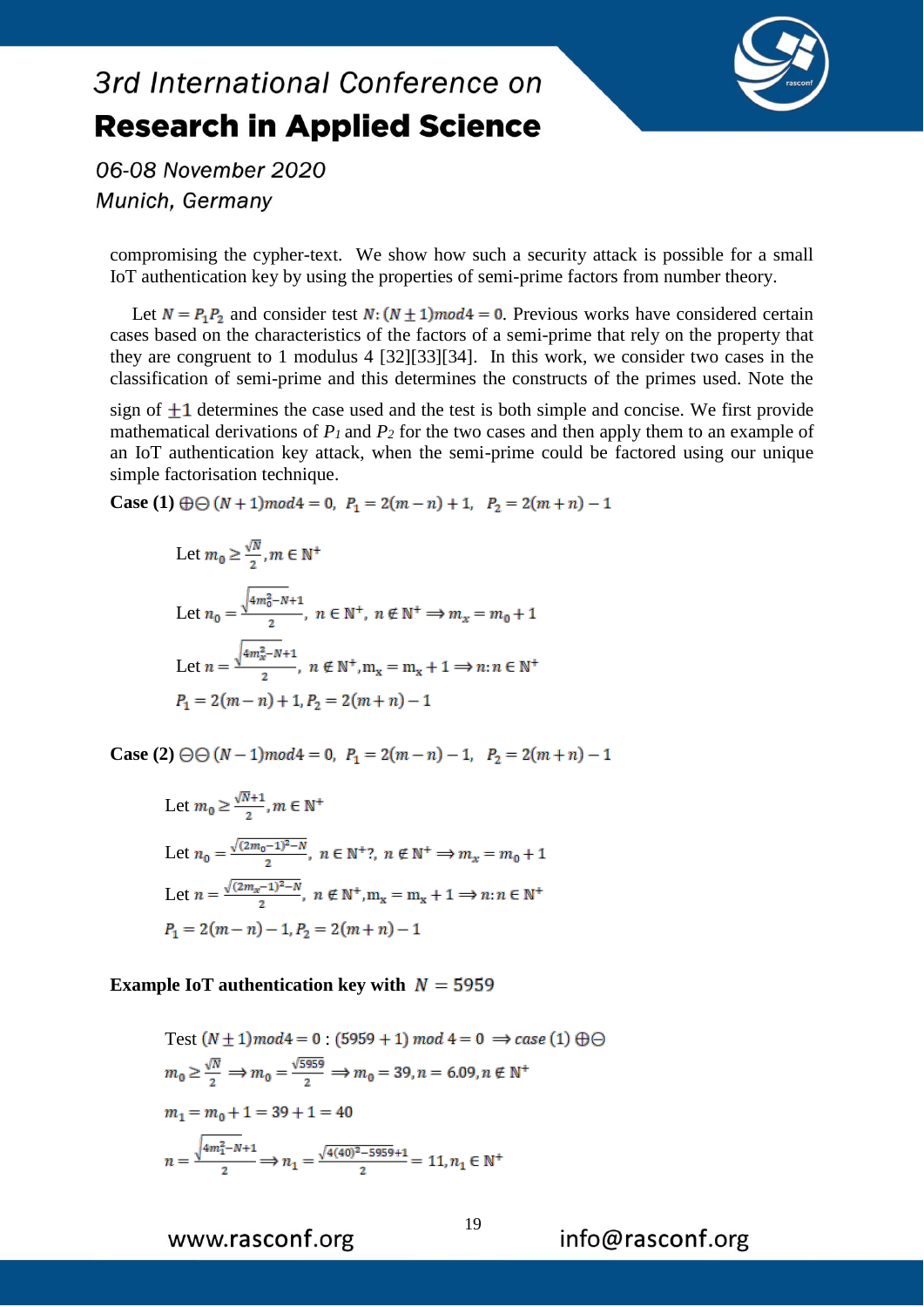

06-08 November 2020 Munich, Germany

> $P_1 = 2(m-n)+1 \implies P_1 = 2(40-11)+1 = 59, P_2 = 2(m+n)-1 \implies P_2 = 2(40+11)-1 = 101$  $N = P_1 P_2 = 59 \times 101 = 5959$

This above semi-prime factorisation method demonstrating the key-breaking attack is reasonably quick in the computation for small composites that form typical cryptography keys used for IoT authentication. However, large semi-primes with the above characteristics are practically used for cryptography keys to secure communications within mainstream computer networks. This is because breaking the keys made of very large semi-primes is computationally intractable and tedious [35]. However, small IoT authentication keys using such semi-primes are easily prone to attacks as illustrated above with the simple method that hackers adopt for breaking the encryption keys.

### **5. Recommendations**

On one hand relying on cryptography based secret keys are recommended, understanding the properties and details of crypto primitives used for IoT authentication is essential. Security and privacy considerations should include encryption to be associated with any IoT communications, passwords, data in local and remote storage as well as in transit, etc. It is important to know the mechanism of logging, updating, patching and even offline security features of IoT devices. Further, some of the considerations about the IoT gateway should include how anomalies are detected and what alert mechanisms and interruptions due to any possible attack can be resolved.

Cloud security presents unique security considerations such as ensuring that the web interfaces and applications do not have weak authentication methods. It should also include tracking and updating of third-party components and having appropriate auditing capabilities. Applications should minimize the use of physical external ports of an IoT device. They should intelligently respond to any buffer overflow, fuzzing or other possibilities of security vulnerabilities that malicious attackers could try to exploit.

In order to plan for a continued IoT adoption and growth, we recommend that IoT devices are able to comply with standard practices, procedures and policies along with appropriate consumer awareness and training to be part of every vendor requirement and any future partnership for large scale IoT deployments. Considering the trade-off between usability and complexity of IoT authentication methods, simple evaluation schemes are required to analyze for security vulnerabilities due to default passwords, password leaks, password transfers, hash function truncation, replaying or tampering of authentication tokens, etc. Overall, we recommend simple and well-tested IoT authentication methods with cryptographic protocols wherever possible to protect IoT networks from adversaries.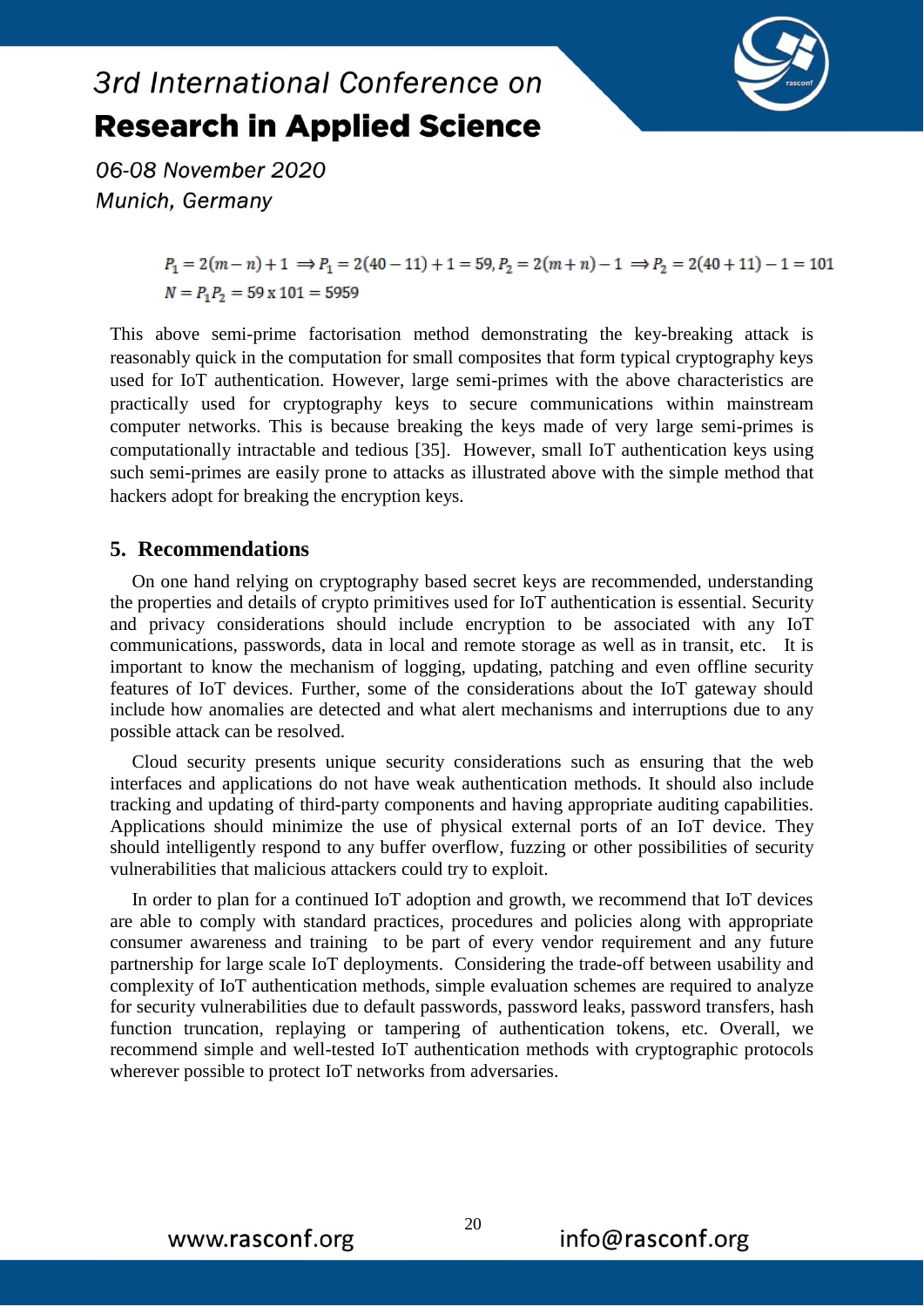

06-08 November 2020 Munich, Germany

### **6. Conclusions and Future Work**

IoT is an evolutionary technology envisioning a future for smart homes, smart cities and smart industries. However, security forms the main differentiating factor for consumer adoption of personal IoT devices as well as a successful deployment of any large scale secure IoT infrastructure. In this paper, we first identified the important and unique IoT security requirements and the associated challenges. Next, we considered the most popularly employed IoT authentication methods and their limitations due to the resource constrained context of IoT. While cryptography techniques in IoT authentication methods are recommended, we demonstrated an IoT security attack of an authentication key using semiprime number theoretic properties that could form an adversary. Finally, we provided practical recommendations based on the findings of this study. However, there are open issues as no single IoT authentication method can effectively and efficiently meet the security and privacy requirements and currently there are no established standard protocols. Our future research would focus on authentication methods towards developing an end-to-end IoT security framework.

#### **Acknowledgment**

The authors wish to thank Melbourne Polytechnic for providing the Research and Seed Grant scheme under which this study was conducted as an ongoing research project.

### **References**

- [1] Sen, S.; Koo, J.; Bagchi, S. (2018) "TRIFECTA: Security, Energy Efficiency, and Communication Capacity Comparison for Wireless IoT Devices", *IEEE Internet Comput.*, vol. 22, pp. 74–81.
- [2] Hassija, V., Chamola, V., Saxena, V., Jain, D., Goyal, P. and Sikdar, B. (2019) "A survey on IoT security: Application areas, security threats, and solution architectures", *IEEE Access*, vol. 7, pp. 82721–82743.
- [3] Alrawi, O., Lever, C., Antonakakis, M. and Monrose, F. (2019). Sok: Security Evaluation of Home-based IoT Deployments. *Proceedings of the IEEE Symposium on Security and Privacy (S&P),* May 20 - 22, 2019, San Fransisco, CA, USA.
- [4] Overmars, A. and Venkatraman, S. (2020) "Towards a Secure and Scalable IoT Infrastructure: A Pilot Deployment for a Smart Water Monitoring System", *Technologies*, vol. 8, 50.
- [5] Verdouwab, C., Sundmaeker, H., Tekinerdogana, B., Conzon, D. and Montanaro, T. (2019) "Architecture framework of IoT-based food and farm systems: A multiple case study". *Comput. Electron. Agric*., vol. 165, 104939.
- [6] El-hajj, M., Fadlallah, A., Chamoun, M. and Serhrouchni, A. (2019) "A Survey of Internet of Things (IoT) Authentication Schemes", Sensors, vol. 19, 1141.

www.rasconf.org

21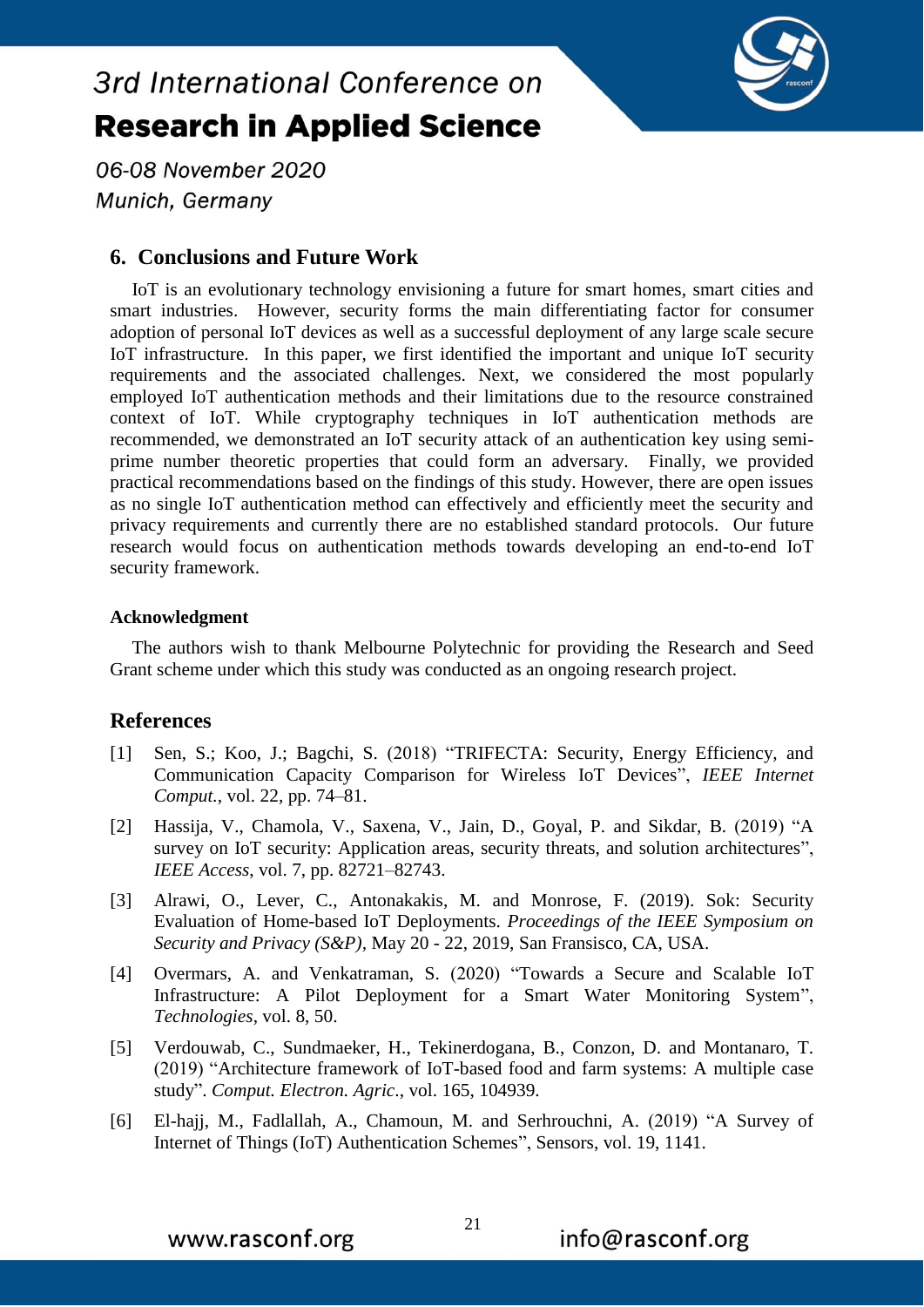

06-08 November 2020 Munich, Germany

- [7] Khan, F.I. and Hameed, S. (2019) "Understanding security requirements and challenges in internet of things (IoTs): A review", *J. Comp. Netw. Communic*., 9629381:1– 9629381:14.
- [8] Stellios, I., Kotzanikolaou, P., Psarakis, M., Alcaraz, C. and Lopez, J. (2018) "A survey of IoT-enabled cyberattacks: Assessing attack paths to critical infrastructures and services", *IEEE Commun. Surv. Tuts.,* vol. 20, pp. 3453–3495.
- [9] Schmitt, C., Noack, M. and Stiller, B. (2026) "TinyTO: Two-way authentication for constrained devices in the Internet of Things". In *Internet of Things,* Elsevier: Amsterdam, The Netherlands, pp. 239–258.
- ]10] Tawalbeh, L., Muheidat, F., Tawalbeh, M. and Quwaider, M. (2020) "IoT Privacy and Security: Challenges and Solutions", *Appl. Sci*., vol. 10, 4102.
- [11] Kumar, M. T. Katragadda, R. K. Kolli V. S. and Rahiman, S. L. (2019) A Hybrid Approach for Enhancing Security in Internet of Things (IoT), *Proceedings of International Conference on Intelligent Sustainable Systems (ICISS)*, Palladam, Tamilnadu, India, pp. 110-114.
- [12] Zhou, L.,; Li,X., Yeh, K.H., Su,C. and Chiu, W. (2019) "Lightweight IoT-based authentication scheme in cloud computing circumstance", *Future Gen. Comput. Syst.,* vol. 91, 244–251.
- [13] Anirudh, M., Thileeban, S.A. and Nallathambi, D.J. (2017) Use of honeypots for mitigating DoS attacks targeted on IoT networks. *Proceedings of the 2017 International Conference on Computer, Communication and Signal Processing (ICCCSP),* Chennai, India, 10–11 January 2017.
- [14] Abomhara, M. and Koien, G.M. (2015) "Cyber Security and the Internet of Things: Vulnerabilities, Threats, Intruders and Attacks. *J. Cyber Secur. Mobil.,* 4, 65–88.
- [15] Pammu, A.A., Chong, K.S., Ho, W.G. and Gwee, B.H. (2016) Interceptive side channel attack on AES-128 wireless communications for IoT applications. *Proceedings of the 2016 IEEE Asia Pacific Conference on Circuits and Systems (APCCAS)*, Jeju, Korea, 25–28 October 2016.
- [16] Na, S., Hwang, D., Shin, W. and Kim, K.H. (2017) Scenario and countermeasure for replay attack using join request messages in LoRaWAN. *Proceedings of the 2017 International Conference on Information Networking (ICOIN),* Da Nang, Vietnam, 11– 13 January 2017.
- [17] Tangade, S. and Manvi, S.S. (2016) Scalable and privacy-preserving authentication protocol for secure vehicular communications. *Proceedings of the 2016 IEEE International Conference on Advanced Networks and Telecommunications Systems (ANTS)*, Bangalore, India, 6–9 November 2016.
- [18] Neto A. L. M. et al., (2016) AoT: Authentication and Access Control for the Entire IoT Device Life-Cycle, *Proceedings of the 14th ACM Conference on Embedded Network*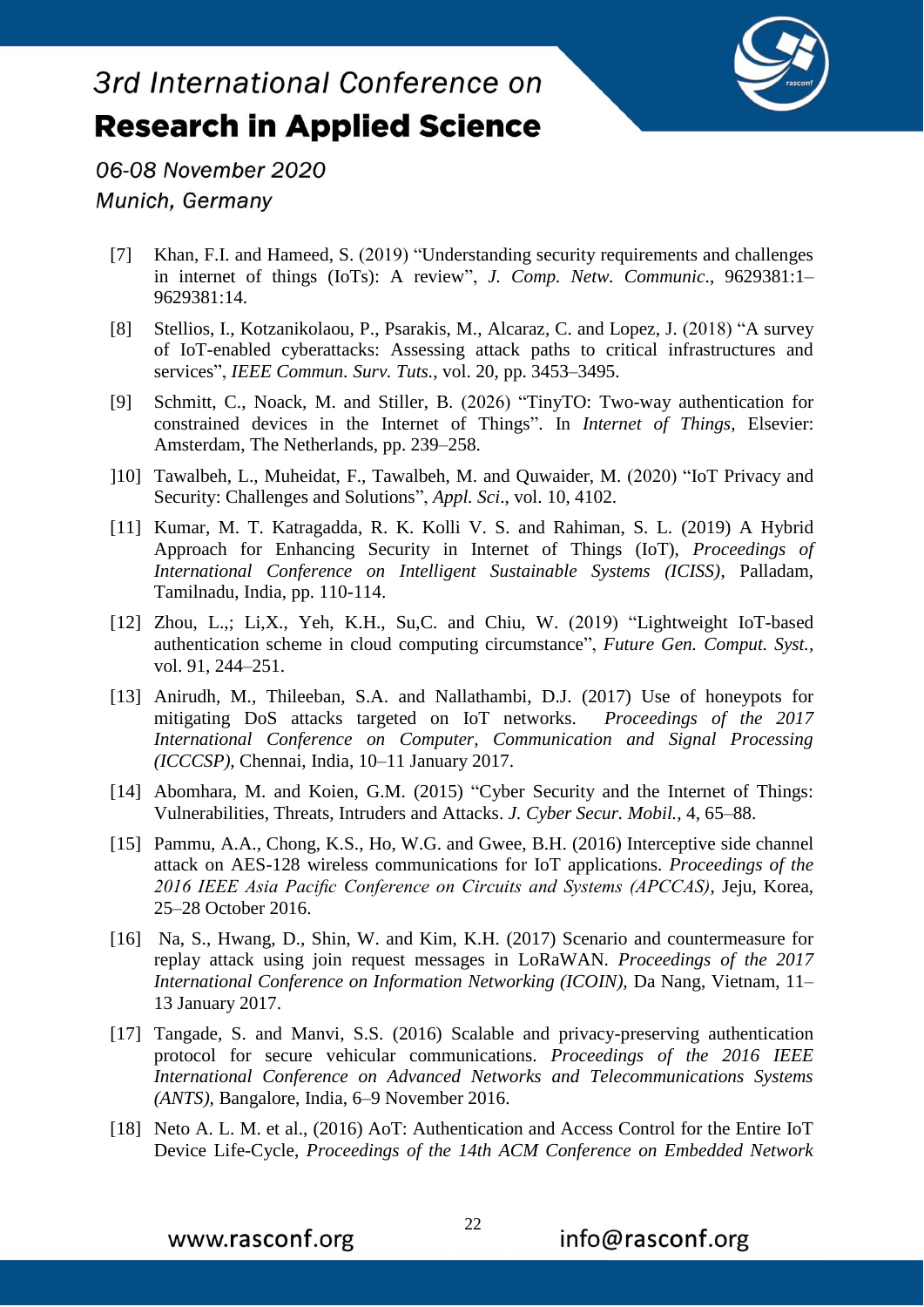

06-08 November 2020 Munich, Germany

> *Sensor Systems CD-ROM, ser. SenSys '16*, New York, NY, USA: ACM, 2016, pp. 1– 15.

- [19] Chung, Y., Choi, S., Lee, Y., Park, N. and Won, D. (2016) "An Enhanced Lightweight Anonymous Authentication Scheme for a Scalable Localization Roaming Service in Wireless Sensor Networks", Sensors, vol. 16, 1653.
- [20] Li, Q. and Cao, G. (2011) "Multicast Authentication in the Smart Grid With One-Time Signature", *IEEE Trans. Smart Grid*, vol. 2, pp. 686–696.
- [21] Suárez-Albela, M., Fraga-Lamas, P. and Fernández-Caramés, T.M. (2018) "A Practical Evaluation on RSA and ECC-Based Cipher Suites for IoT High-Security Energy-Efficient Fog and Mist Computing Devices", *Sensors*, vol. 18, 3868.
- [22] Huth, C., Zibuschka, J., Duplys, P. and Guneysu, T. (2015) Securing systems on the Internet of Things via physical properties of devices and communications. *Proceedings of the 2015 IEEE Systems Conference (SysCon),* Vancouver, BC, Canada, 13–16 April 2015.
- [23] Kothmayr, T., Schmitt, C., Hu, W., Brünig, M. and Carle, G. (2013) "DTLS based security and two-way authentication for the Internet of Things", *Ad Hoc Netw.,* vol. 11, 2710–2723
- [24] Armando, A., et al. (2001) The AVISPA Tool for the Automated Validation of Internet Security Protocols and Applications. In *Computer Aided Verification*; Etessami, K., Rajamani, S.K., Eds.; Springer: Berlin/Heidelberg, Germany, 2005; pp. 281–285.
- [25] Rivest, R., Shamir, A. and Adleman, L. (1978) "A Method for Obtaining Digital for Signatures and Public-Key Cryptosystems", Communications of the ACM, vol. 21, 2, pp. 120-126.
- [26] Yousefi A. and Jameii, S. M. (2017) Improving the security of internet of things using encryption algorithms, *Proceedings of 2017 International Conference on IoT and Application (ICIOT),* Nagapattinam, India, 2017, pp. 1-5.
- [27] Wen, Q., Dong, X. and Zhang, R. (2012) Application of dynamic variable cipher security certificate in Internet of Things. *Proceedings of the 2012 IEEE 2nd International Conference on Cloud Computing and Intelligence Systems*, Hangzhou, China, 30 October–1 November 2012.
- [28] Thangavelu, V., Divakaran, D.M., Sairam, R., Bhunia, S.S. and Gurusamy, M. (2019) "DEFT: A distributed IoT fingerprinting technique", *IEEE Internet Things J.*, vol. 6, pp. 940–952.
- [29] Yan, S.Y. *Factoring Based Cryptography. In Cyber cryptography: Applicable Cryptography for Cyberspace Security*; Springer: Berlin/Heidelberg, Germany, 2018, pp. 217–286.
- [30] Ambedkar, B.R. and Bedi, S.S. (2011) "A New Factorization Method to Factorize RSA Public Key Encryption", *Int. J. Comput. Sci. Issues (IJCSI)* 2011, 8, pp. 242–247.

www.rasconf.org